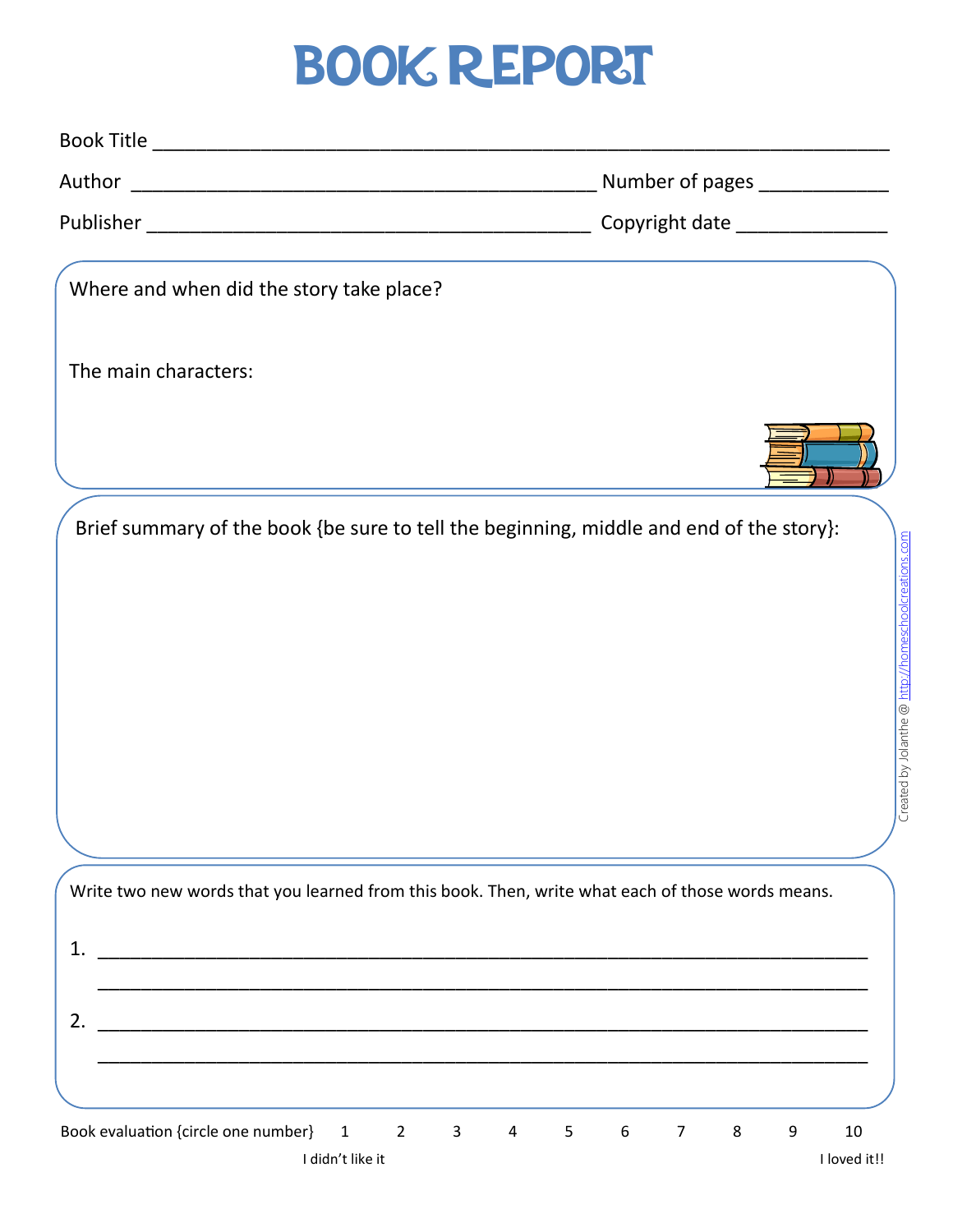## **BOOK REPORT**

|                                                                             | Copyright date ________________                                                                  |  |  |  |  |
|-----------------------------------------------------------------------------|--------------------------------------------------------------------------------------------------|--|--|--|--|
| Where and when did the story take place?                                    |                                                                                                  |  |  |  |  |
| The main characters:                                                        |                                                                                                  |  |  |  |  |
|                                                                             |                                                                                                  |  |  |  |  |
|                                                                             | Brief summary of the book {be sure to tell the beginning, middle and end of the story}:          |  |  |  |  |
|                                                                             |                                                                                                  |  |  |  |  |
|                                                                             |                                                                                                  |  |  |  |  |
|                                                                             |                                                                                                  |  |  |  |  |
|                                                                             |                                                                                                  |  |  |  |  |
|                                                                             |                                                                                                  |  |  |  |  |
|                                                                             | Write two new words that you learned from this book. Then, write what each of those words means. |  |  |  |  |
| 1.                                                                          |                                                                                                  |  |  |  |  |
| 2.                                                                          |                                                                                                  |  |  |  |  |
|                                                                             |                                                                                                  |  |  |  |  |
| $\overline{2}$<br>Book evaluation {circle one number} 1<br>I didn't like it | $\mathbf{3}$<br>6<br>$\overline{7}$<br>9<br>10<br>$\overline{4}$<br>5<br>8<br>I loved it!!       |  |  |  |  |